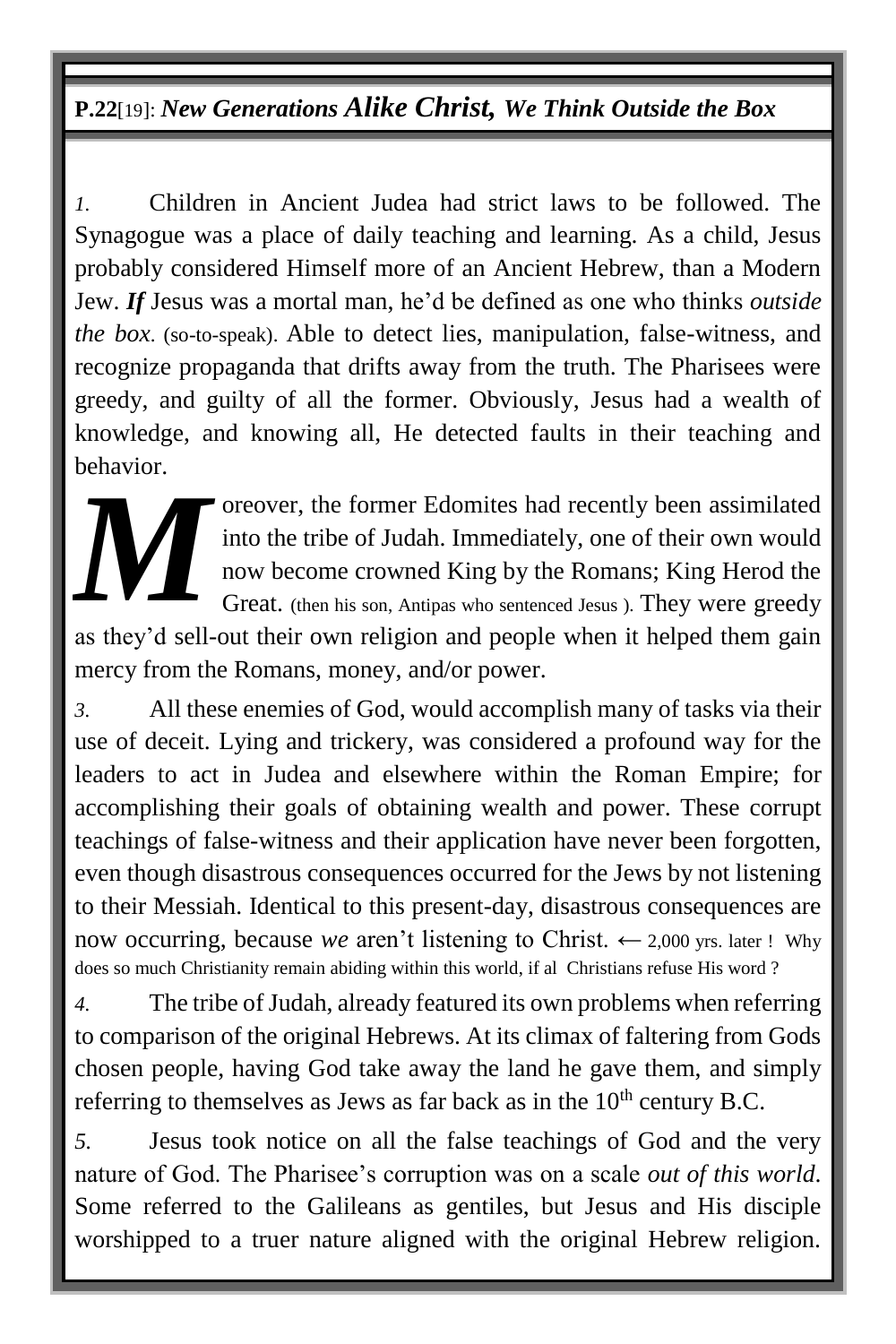Nonetheless, even here, there was much to be taught, and some minor errs to be corrected.

*6.* The Pharisees/Scribes (Elders) performed similar actions we bearwitness too, in this modern day. The Jewish religion has become a vastly increased worship of man over God. It's true the elder's writings immensely increased after 70 A.D. when the survivors of the Roman sacking of Jerusalem traveled back to Babylon, although this behavior already grew out of control in the time of Jesus; as far as Christ was concerned.

*7.* The Edomites beginning was one generation after the birth of Jacob, who was born at the very end of the  $3<sup>rd</sup>$  Millennium B.C. A long time had come to pass before the Messiah arrived. The tribe of Judah mixed with other cultures for centuries, (removing them from God's chosen), both having been involved in worshipping additional Gods such as Ra (Amon), Baal, and in Babylon the Jews continued to worship the teachings of Kabballah. It's no surprise Jesus was sent, as God must've became mystified how far-flung these religious elements had gone astray.

**Referring to thought originating** *outside the box,* **the post WWII** *Baby-Boomer Generation* **have primarily done whatever they were told and believed whatsoever they were told.** 

**They fully** *bought into* **the beliefs of an America without a ruling financial-class. Additionally, they felt granted the freedoms of privacy and speech. Furthermore, they assumed those in powerful positions were descent Christian people.**

**Unfortunately, they grew-up during the Zionist-Propaganda Age of television; here, we find no freedom of speech.** 

#### 9. Our Conclusion →

Whereas, this behavior of Christ additionally abides within us; through the *Holy Ghost*. Thereupon and forevermore, alike the Christ, we think *outside the box.*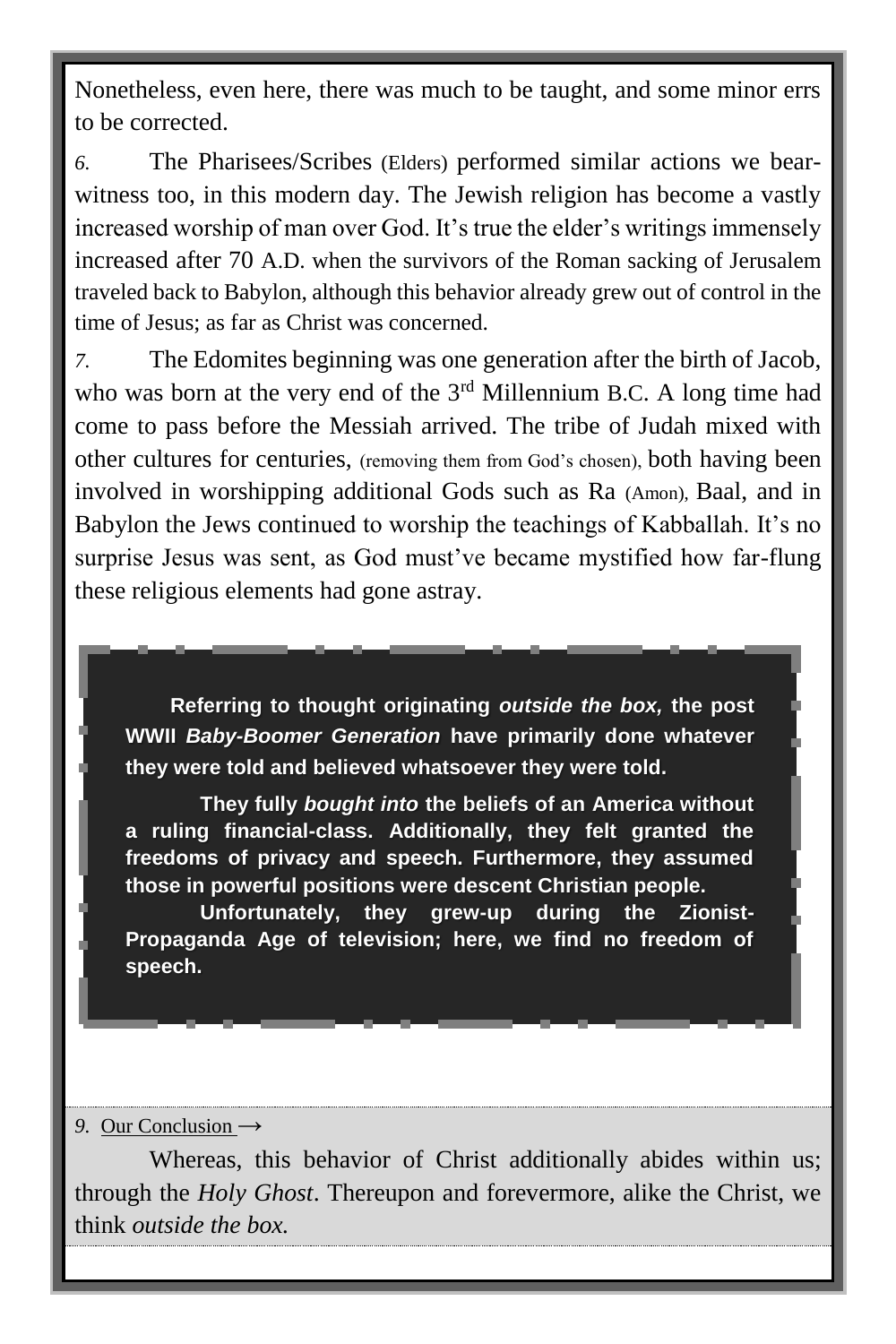*10.* We must forbid allowing ourselves to be deceived by bankers, corporations, and freemason's infested with substantial levels of greed. We won't be fooled by the *financially-elite* who refuse heaven while lavishing in their pride, while completely blind to their lying, among other sins. For these are the ones who hear no word of God, therefore, cannot practice His ways.

*11*. Comparatively, to some of the first Christians, we display strength in the face of enslavement by the Antichrist. For we dismiss not, his wretched behavior of sacrificing (kidnapped) Christian children on the day of Passover and other Masonic religious occurrences; as this continues to occur today inside America. (e.g. the Owl Temple in Pittsburg, where bush disappeared to after being elected president.)

*12.* We'll open our eyes towards the *2012 end of the world myth*  predicted by the Mayans. As this was a reference to the end the Age of Pisces (the fish representing Christianity) and the commencement of the Age of Aquarius. (Lucifer's Age, otherwise known as *The Great Awakening*). We find this symbolism all throughout Hollywood, in the music videos of Katie Perry, Taylor Swift, etcetera, and constantly within television commercials. → *Join the Hollywood Boycott.* It's even begun to assimilate itself into our children's schoolbooks.

*13.* If we desire to be informed of the news, we won't simply allow our ears to perceive what another individual's being paid to relay, by orders of their commanding source. No, we'll read the facts for ourselves. If we read a book, it's only because we've already completed a quick research on the book's author and deemed it non-propaganda; which most books have become.

*14*. We're a new generation of Americans, who don't fall for liberal (or conservative) propaganda that's meant to weaken our community and drive conflicts within. (divide-and-conquer). We don't believe lies or the unknown, such as global-warming which depends on the sun and our moon. Moreover, if human action could affect global-warming, then we need to attack the financial-elite, who're draining our under-globe of all its natural resources. Nonetheless, it's they who run the global-warming campaigns and have all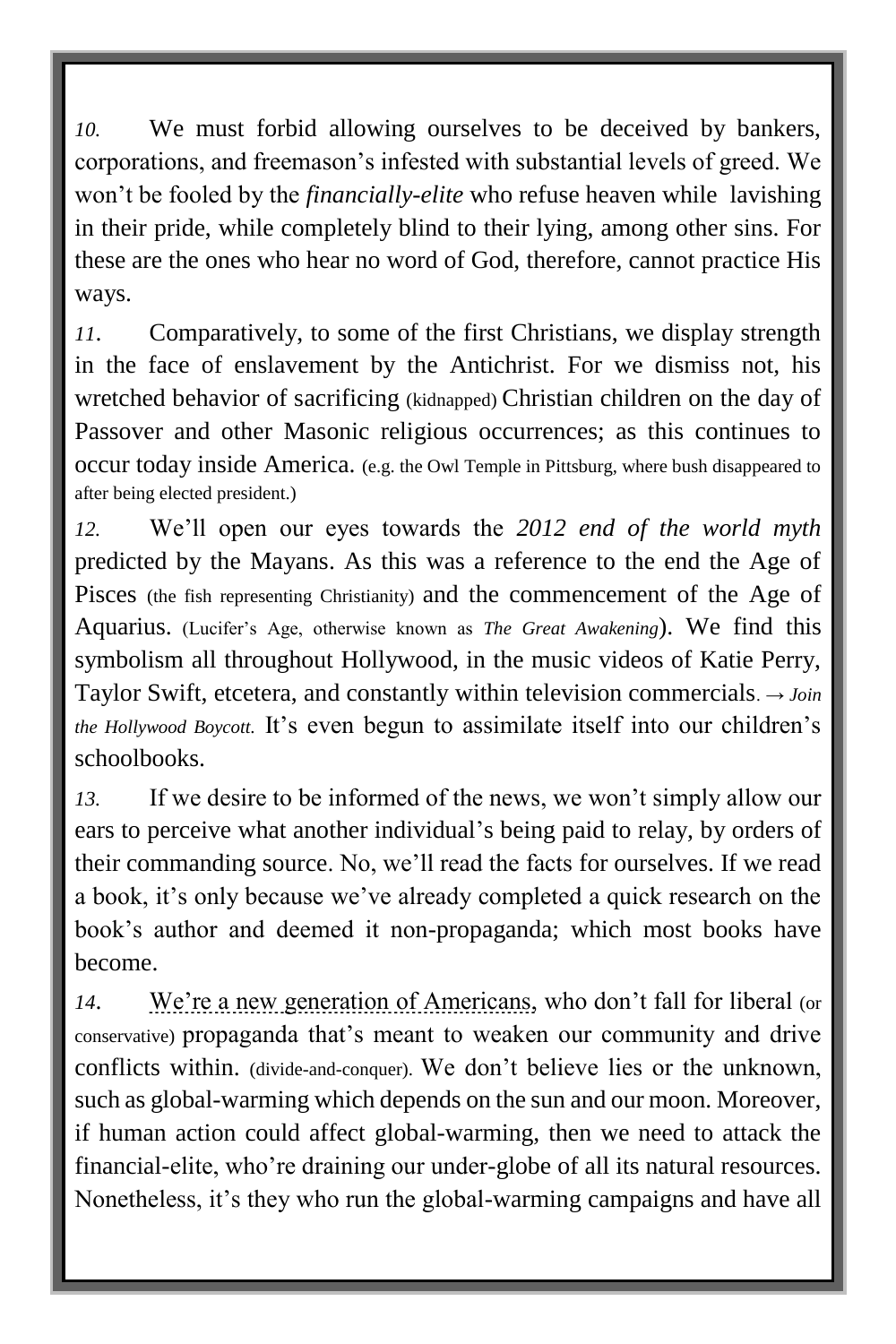the liberals brainwashed. How can they not see this? Soon, they'll probably attempt imposing a worldwide global warming tax upon us.

*15.* Obviously, if you believe this to be true, then the financial elites who own the natural resources around the globe should be the center of focus. Indeed, they're the identical people inciting our fight against globalwarming. It now infects the liberal minds like a disease inside Hollywood, the news, and spreads through the public via their alliance with the media.

*16*. No longer, will we play the stupid fool under bondage of their control, blind to the truth, and trapped within a prison of their hatred. For too long we've appeared *extremely* unintelligent. Nevertheless, this has come to subside. Our intelligent becomes vast as we turn our will over to God and allow ourselves to become blessed with the Holy Spirit.

*17.* Unfortunately, we've attempted to place our trust mankind, and fell victim, to certain wickedness and sin. Henceforth, I hope you've tasted the fruit of truth. For I wish it wasn't so, nonetheless, it's always been – man needs to trust God and not himself. Identifies through scripture: It's Satan who first desired man to possess our own free will and mistakenly act upon it.

## *18*. Plato

"Good people do not need laws to tell them to act responsibly,

while bad people will find a way around the laws."

## *19*. Closing words of wisdom

The problem in our Westerns Society is that far too many people are only using spirituality as a reserve weapon. When an Atheist is at war and bullets are flying over his head, he starts praying. "Oh God," "Save me Jesus." Don't be like this. This behavior brings no Providence into your life. Bring the Divinity of God to the forefront of your life. You'll feel considerably more confident when your arsenal provides the main weapon of a Sovereign Power that forms a *shield of protection* around you always. Furthermore, you'll be alert to this protection and aware of its power *at all times*.

end of Passage 22 , more from the end of Passage 7 (P.7) continued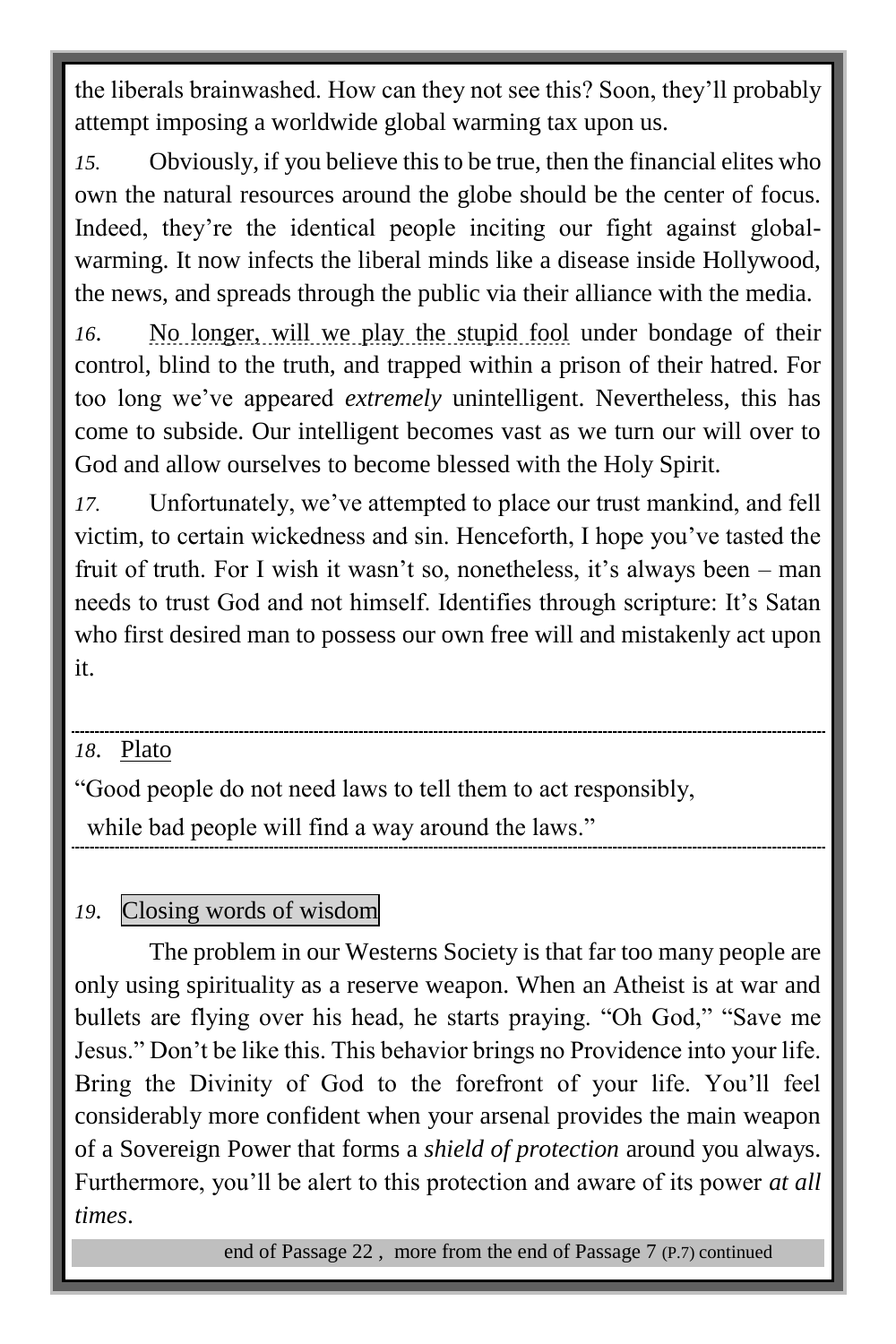#### †{1p} Our Failure as Christians [22:3]

It must have sent electric shockwaves through the mind of Judas as Jesus whispered in his ear, "*go do what you must."* With this statement, Judas borewitness to His divine knowledge of all things.

As we evaluate *bearing-witness*, can we acknowledge a more impressive situation of a man bearing-witness in all of human history, thereupon, this scene with Judas and the Christ?

*Now*, after Judas had already placed himself indebted to the Jews\* he must've had already thought he was wrong in his actions and erred against Jesus. He begins to second-guess his decision, declaring it an over-reaction from zealous thoughts of a Messiah who'd defeat Rome militarily.

*\* Once again, our eyes open in glorious fashion as the Holy Spirit ordains more knowledge. Likewise, these constant comparisons with innumerable disappointments of the identical problems still occurring today, display our utter failure two-thousand years after Jesus Christ's teachings, to properly apply them in our everyday lives and throughout our society; never-mind, across the globe.* 

The correct question isn't: what did Jesus want from us? It would be properly phrased: what does Jesus want from us? He'd never acquiesce on His mission to guide us, right?

We've come to realize; the size of our universe is infinite. Is it possible God has other focuses? Almost undoubtedly, right here in our own Milky Way Galaxy there's hundreds of other planets and moons which life dwells upon or lives within. But there couldn't possibly be other planets which supplies an abode for intelligent lifeforms to the like of a human-being, isn't that correct? It seems there could be many Gods in the heavens created by *God the Almighty Creator of the Universe.* 

Hereupon, scripture defines God as having other divine angels (gods) throughout the heavens with (below) Him. Undoubtedly, man on earth has yet to uncover the full truth of God or other divine beings beneath Him which exist; yet, some things are undeniable. Indeed, there can be no doubt that Jesus Christ is the word who came to procure an everlasting special relationship with mankind. With this in mind, let's hypothesize additional theories, knowing after we come to pass, more will be revealed. What if Christ was busy living out his thirty-three (33yr.) year life on other planets? Although, we basically know (almost definite) that God perceives everything at all times, anyhow, and the Christ is the overseer of Earth; but what if He's been busy elsewhere in the vast universe. Maybe, He can be everywhere simultaneously, but He's placed His attention in other areas. Now, the real question…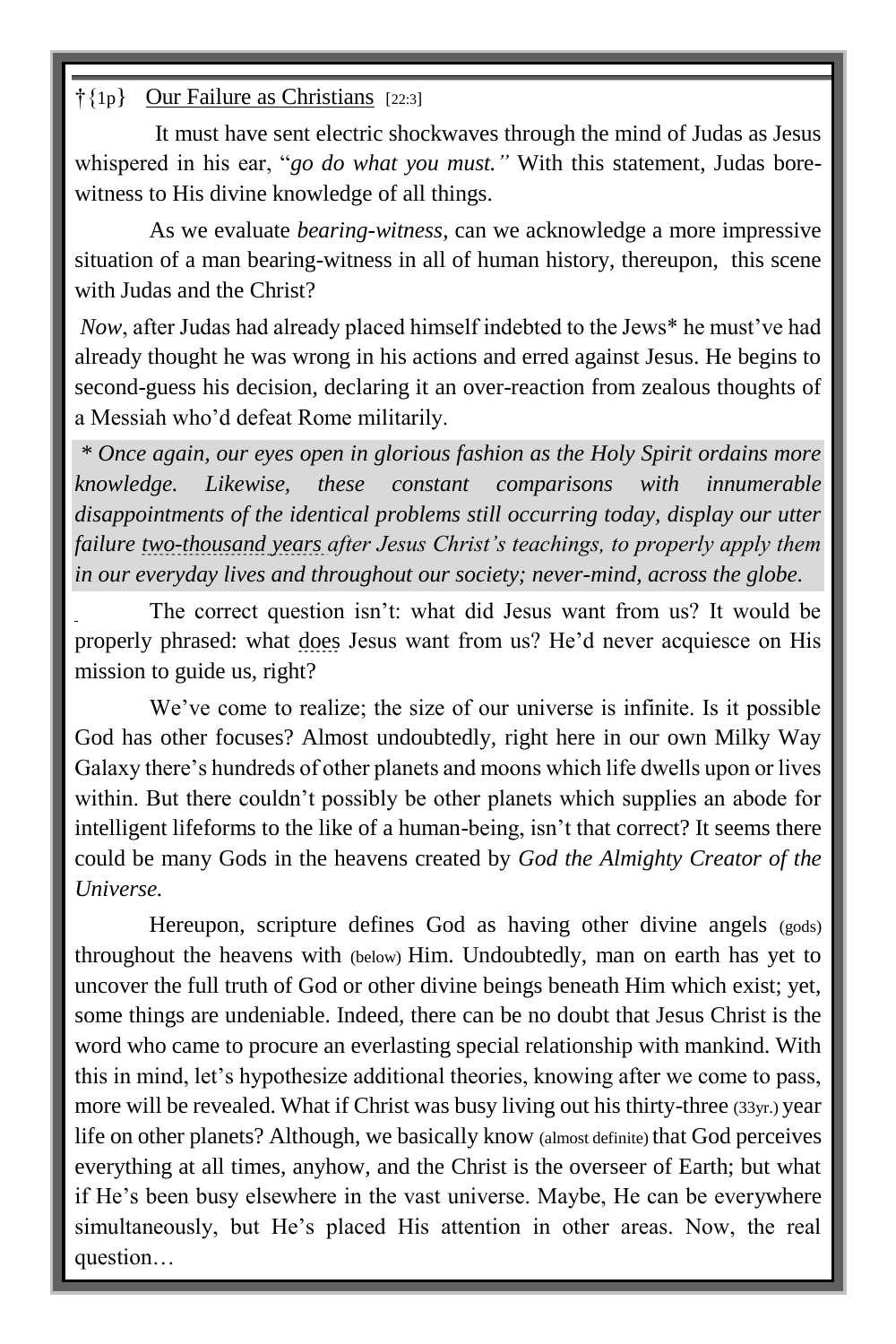… What would Christ say if after two-thousand years, He arrived upon the earth today or tomorrow? What He bears-witness to would be the same exact issues that were His problematic concerns, all of which He thoroughly addressed as are the core of God's lessons, are continuing their existence and multiplying at a pace of rapidity? All the same it is, especially, within the once Christian countries that continue to support a majority large population who somehow worship Him? Seriously, just imagine if He hasn't been watching, preoccupied with something else, and He arrived in this manner. All the love which shines through and upon us from this sovereign being is the greatest gift and opportunity we could ever ask for or even imagine. He's love that's eternal with no limitation, yet the shock conveyed into Him, results in a fury of His wrath brought upon our once beloved earth; I said *once*, because no longer it is.

He'd probably assume there was never any existence of Christianity born from His followers. Massive debt, allowing the Jews to control others, and an absolutely, out of control level of Bearing False-Witness occurring on-the-regular. The Pharisee's, with their greed and love for material objects, but for the mostpart, money has in no way been separated from our lives. Actually, quite the opposite has occurred as physical money dictates our lives'.

Flip the script now. Imagine how onerous it's been for God to watch us learn and build-up our material world which displays great promise, but also witness our slow decay of *belief and following* over two-thousand years.

We didn't simply cease applying some of His teachings. (not all). We took much of What He told us to avoid and multiplied its existence – one-hundred-thousand times over!

Remember the money-changers at God's temple?!

This was the one occasion Jesus had to display violence, in order for man to relate to the importance of what He was doing!

Besides our entire government operating of Jesus' forbidden system of *usury*, the *bearing false witness* has been a magnanimous element of our lives; and remains a highly validated concern. Christ said this deplorable behavior must be eliminated and labeled it, as one of the top worst sins.

Nevertheless, America and Europe, the two Christian lands, right now are dominated by false-flag attacks and bearing false witness in our schoolbooks, the teaching of our history, and our media; and this is all committed exclusively by Jews (and their Masonic, CFR, and Jesuit allies) who're acting in this identical nature which the Apostles removed from their lives!

Henceforth, I now ask all the Christians in America and Europe…